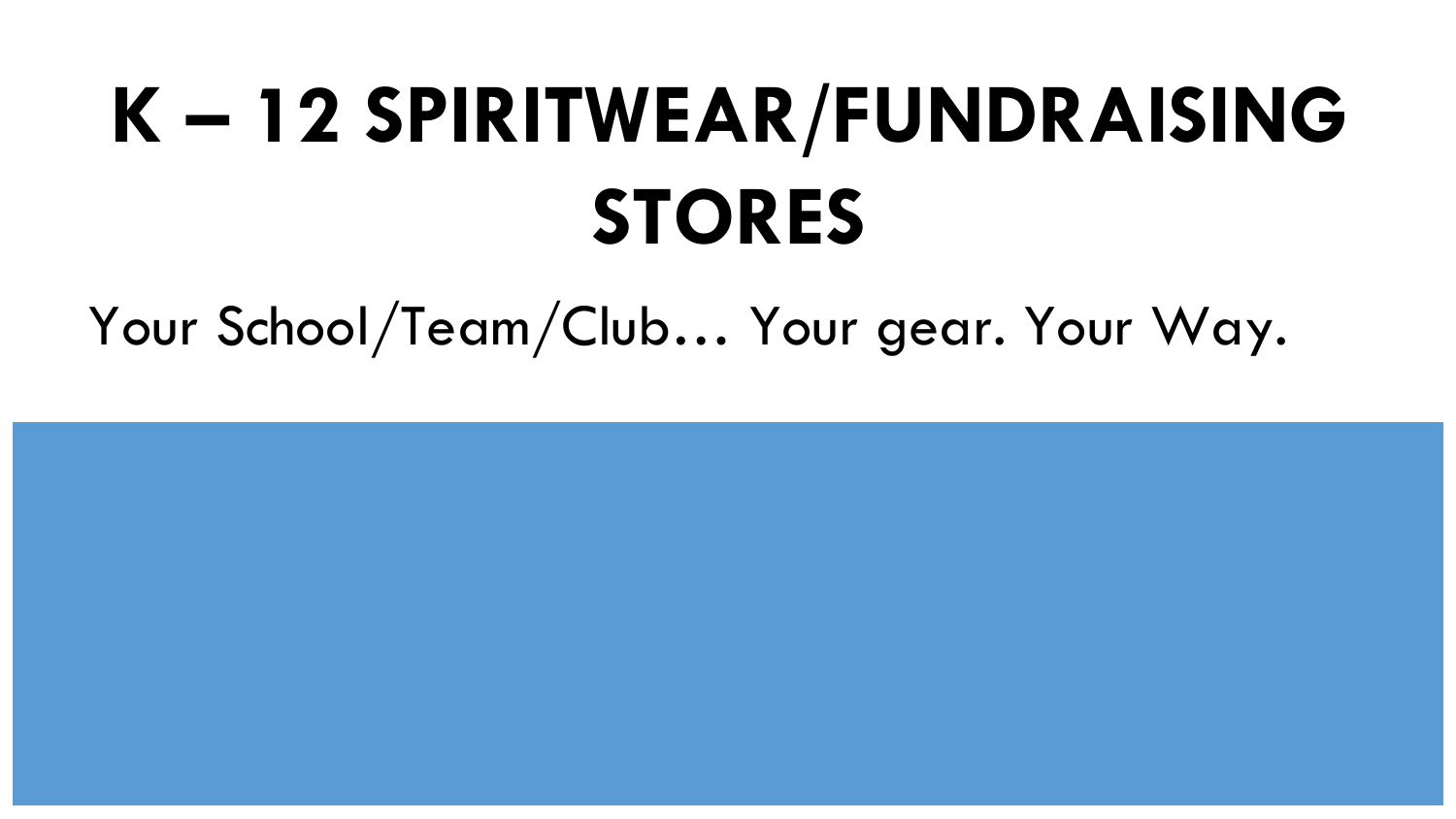## Online School/Team/Club/Activity Store

Get your school, team and fans gameday ready with a custom online store stocked with the gear they love

- Simple to set up
- Easy ordering
- 100% hassle-free

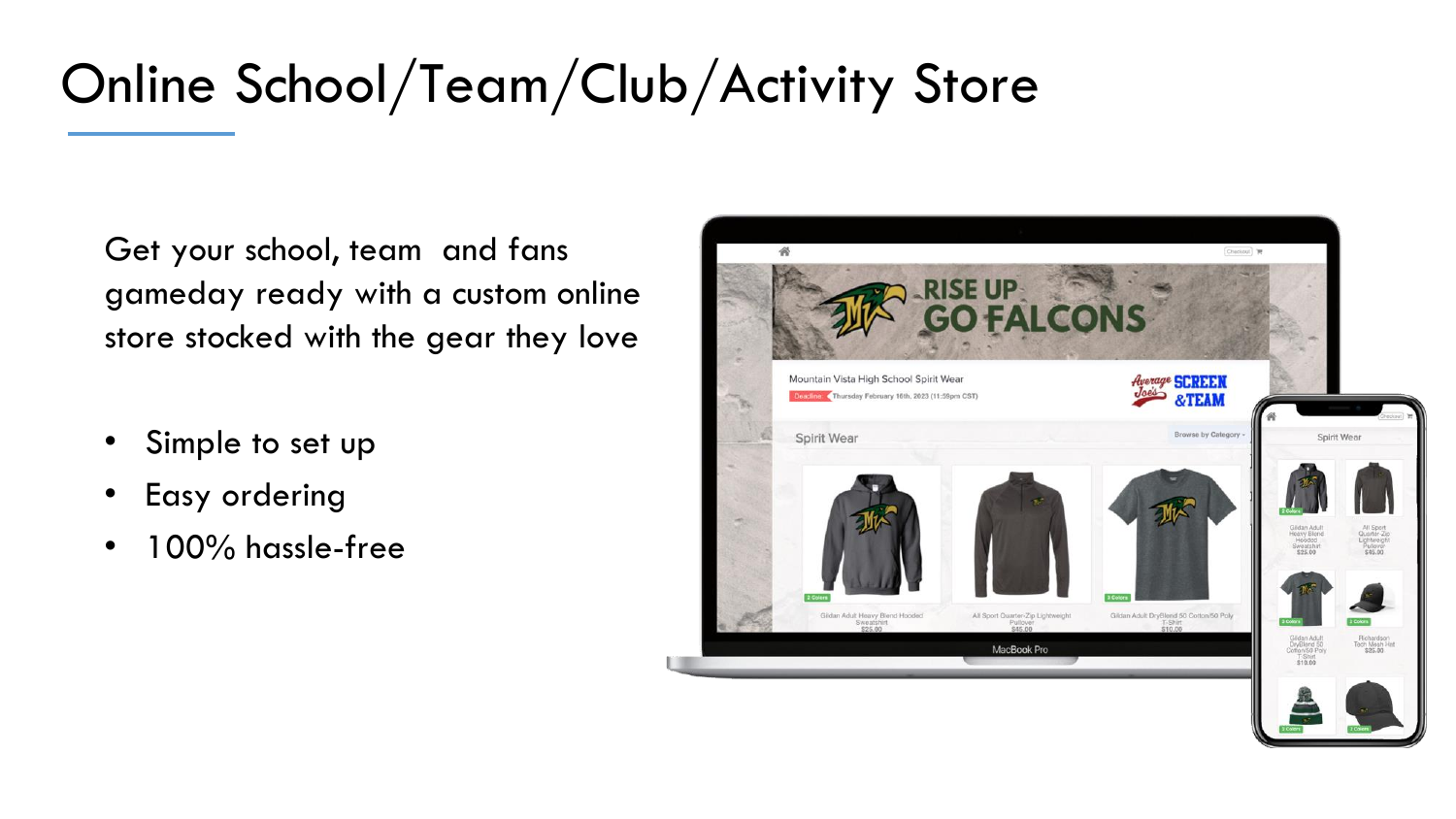#### How It Works



Select the gear, artwork, & options for your store



Our team builds the online store to match your branding



Promote the online store to your team, parents, & fans



Players select the products, add customization, & pay



Everyone receives their gear 1-2 weeks after the store closes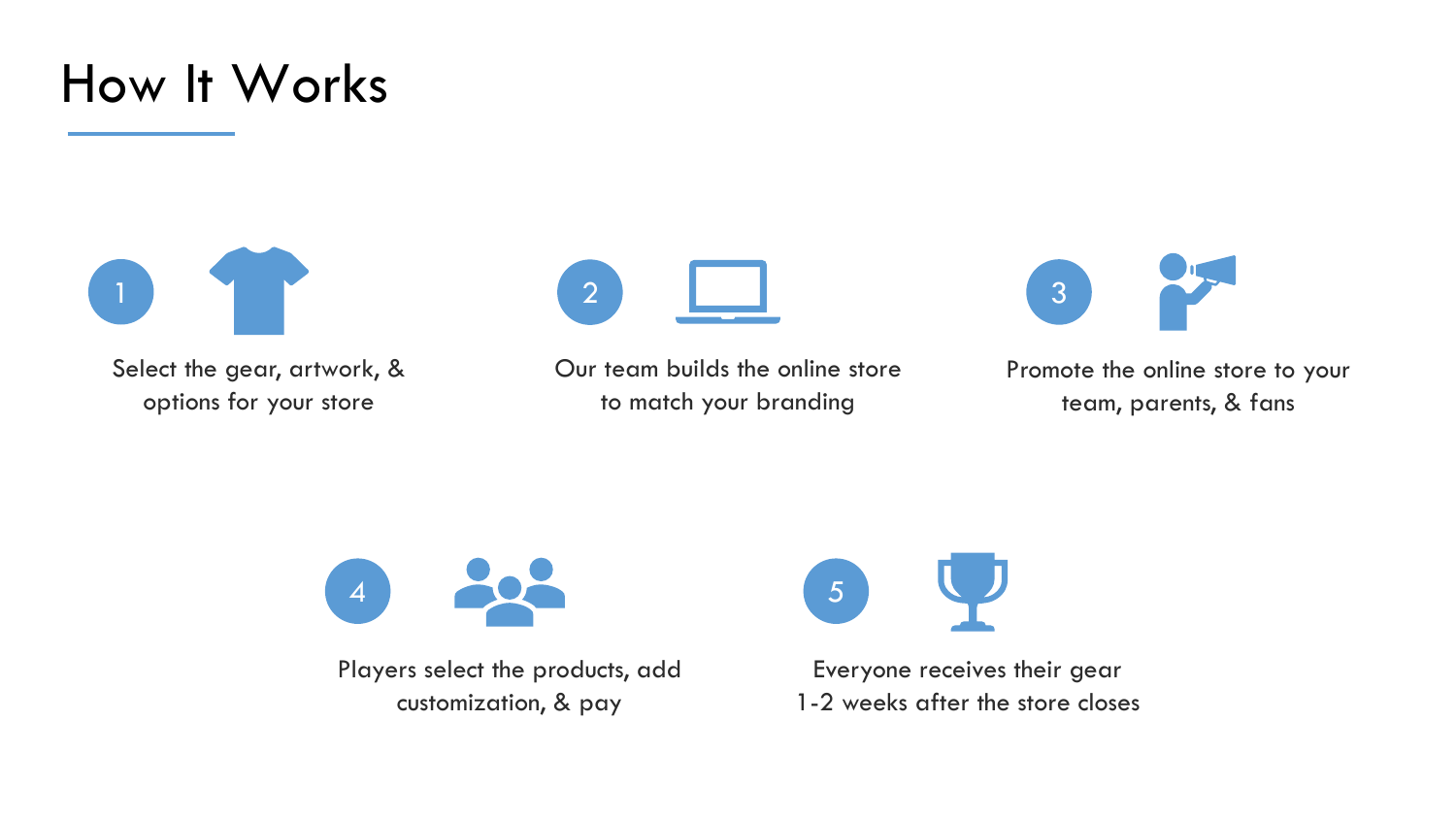



Fully Branded Online Store





Simple, Mobile-Friendly Ordering **Water of Australian Product Bundles & Recommendations** 







Built-In Fundraising **Convenient Payment & Fulfillment Options** 



Easy-to-Use Communication Tools



Store Performance Tracking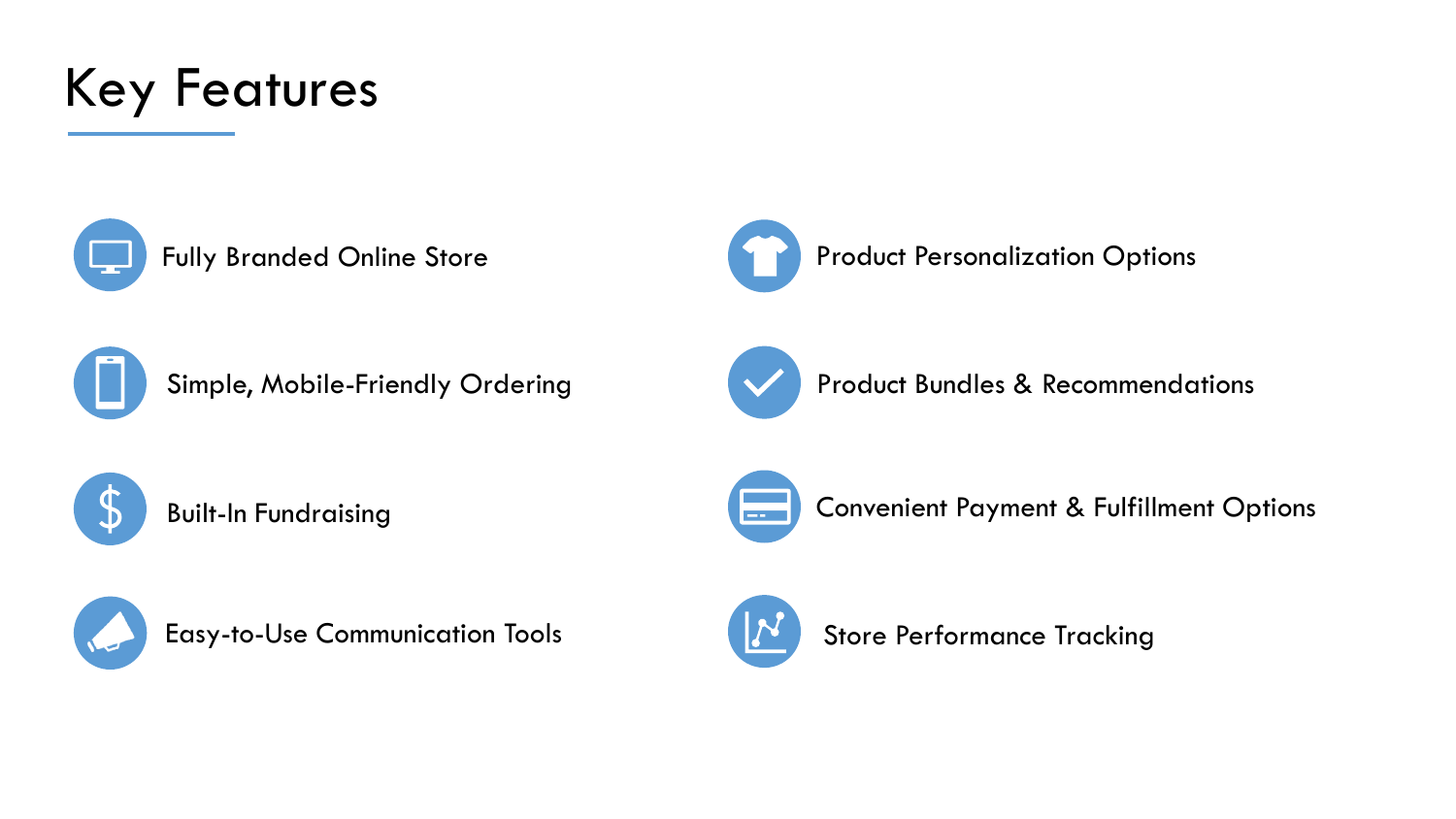# Built For Your School/Team/Club/Activity

- Launch a fully-branded online store custom built for your team with your logo and your colors
- Stock your store with products from top brands
- Enable players, parents, and fans to shop from anywhere on any device 24/7

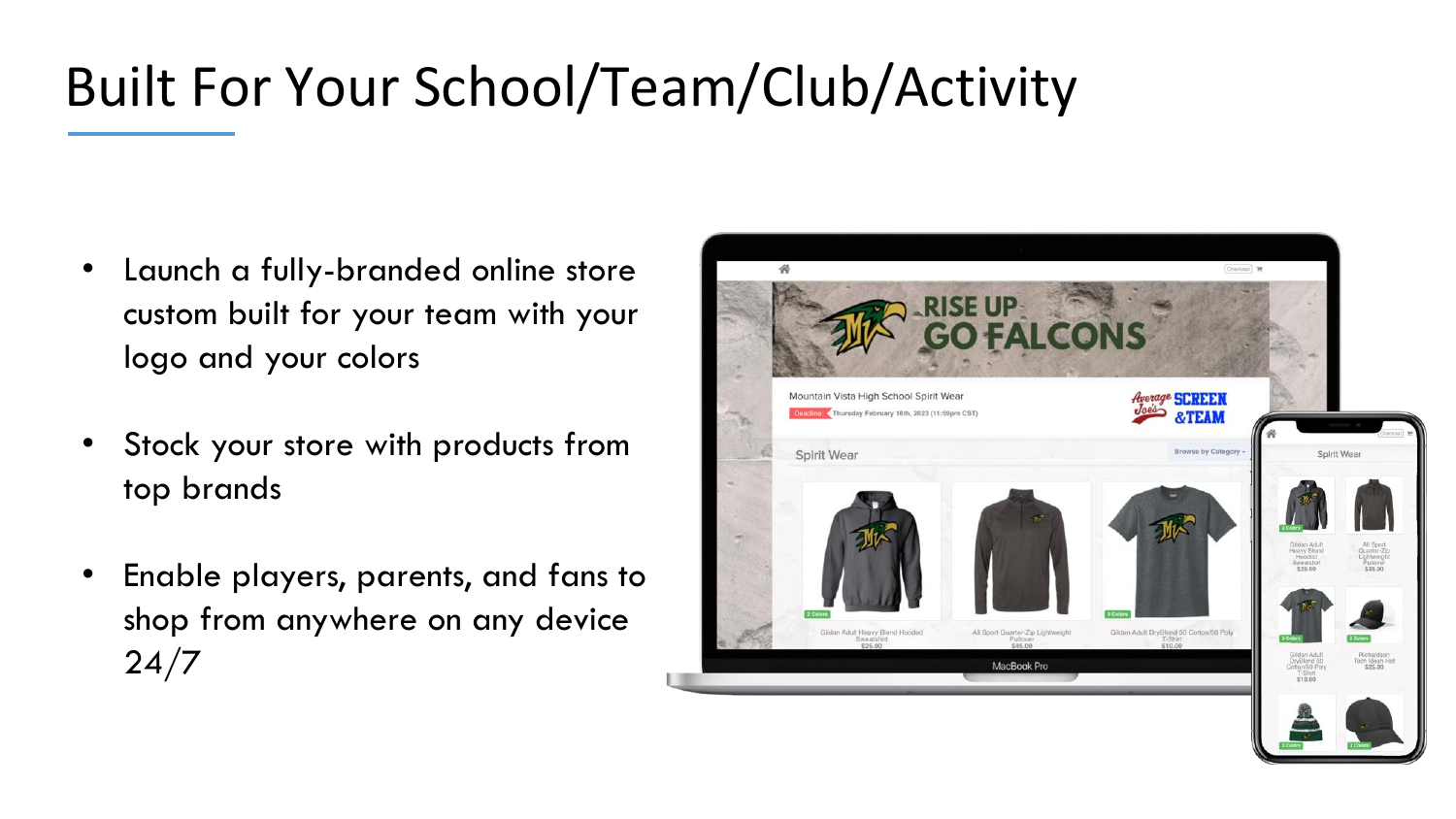#### Easy-to-Use Tools

- Built-in fundraising tools make it simple to raise funds for your team or community
- Market your online store with flyers, reminder emails, and social media shares
- Automatically send order confirmation emails for every purchase

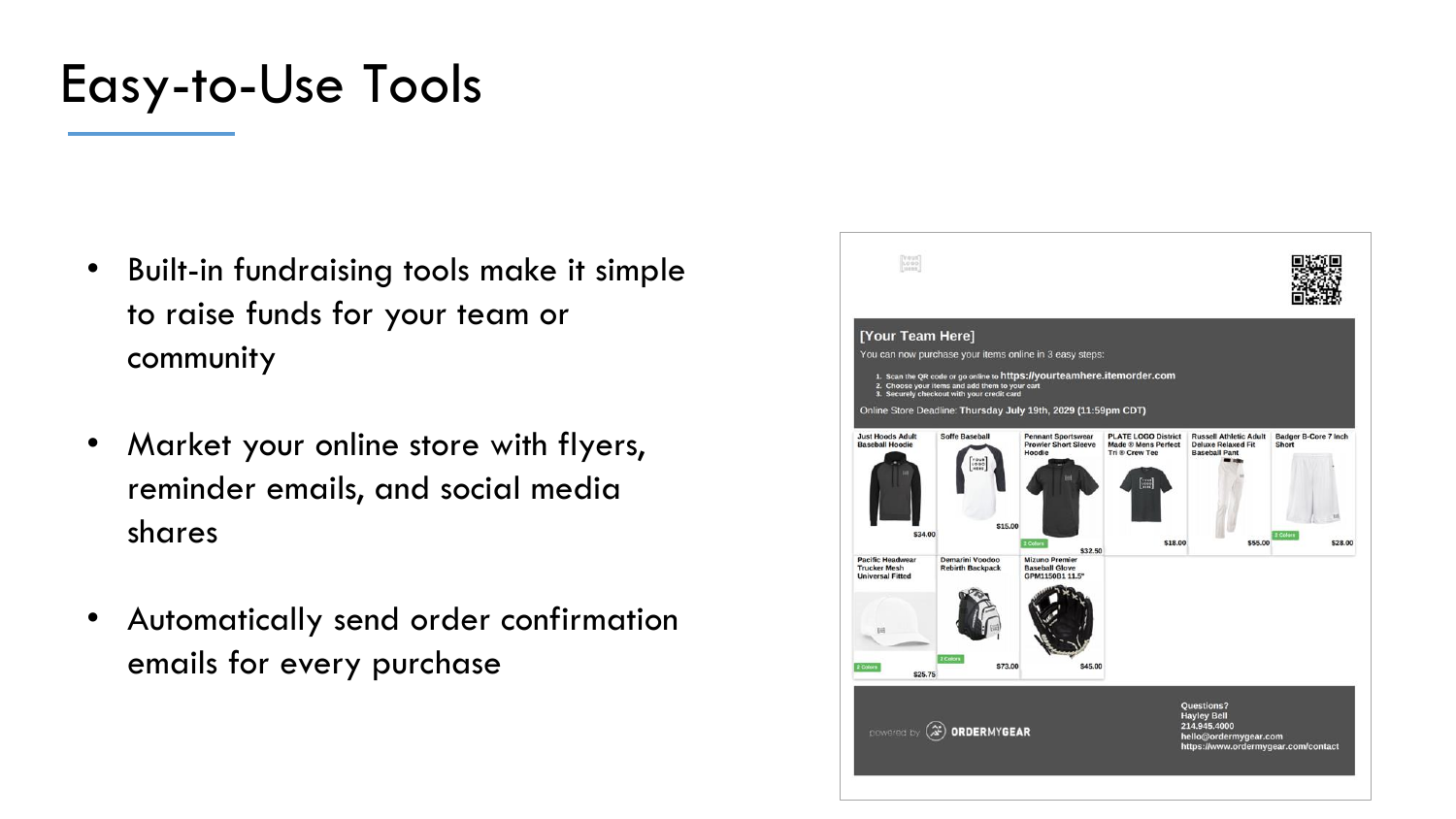### Simple Customization Options

- Create bundles and required products for uniforms or practice gear
- Easily add player names and numbers to products
- Recommendation additional products during checkout to increase sales

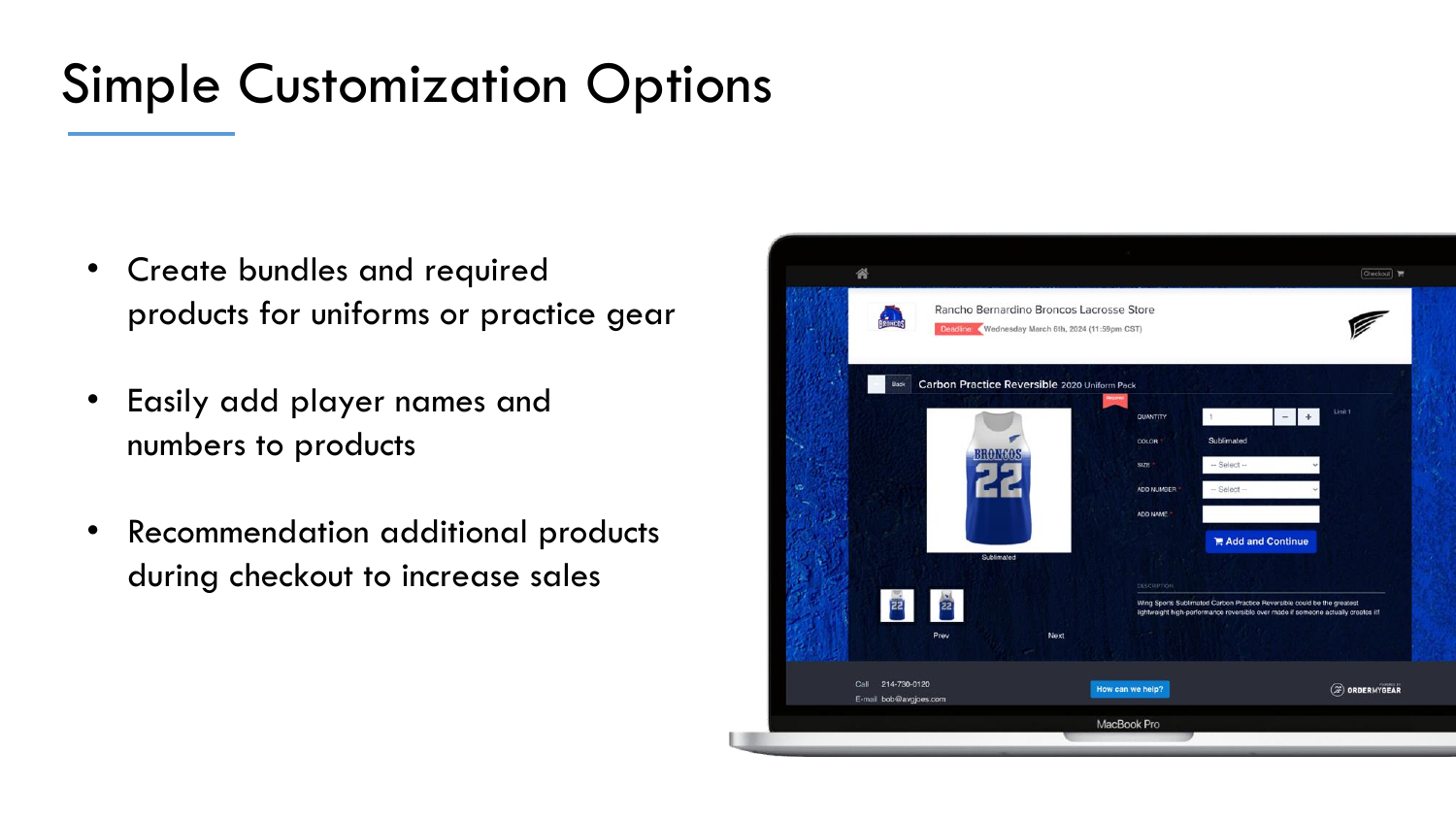#### Convenient Payment & Fulfillment

- Make it easy for individuals to pay online with credit cards
- Offer gift cards or coupons to incentive purchases
- Allow teams to order online and pay in person with cash or check
- Ship orders directly to your team or designate a location for pick up

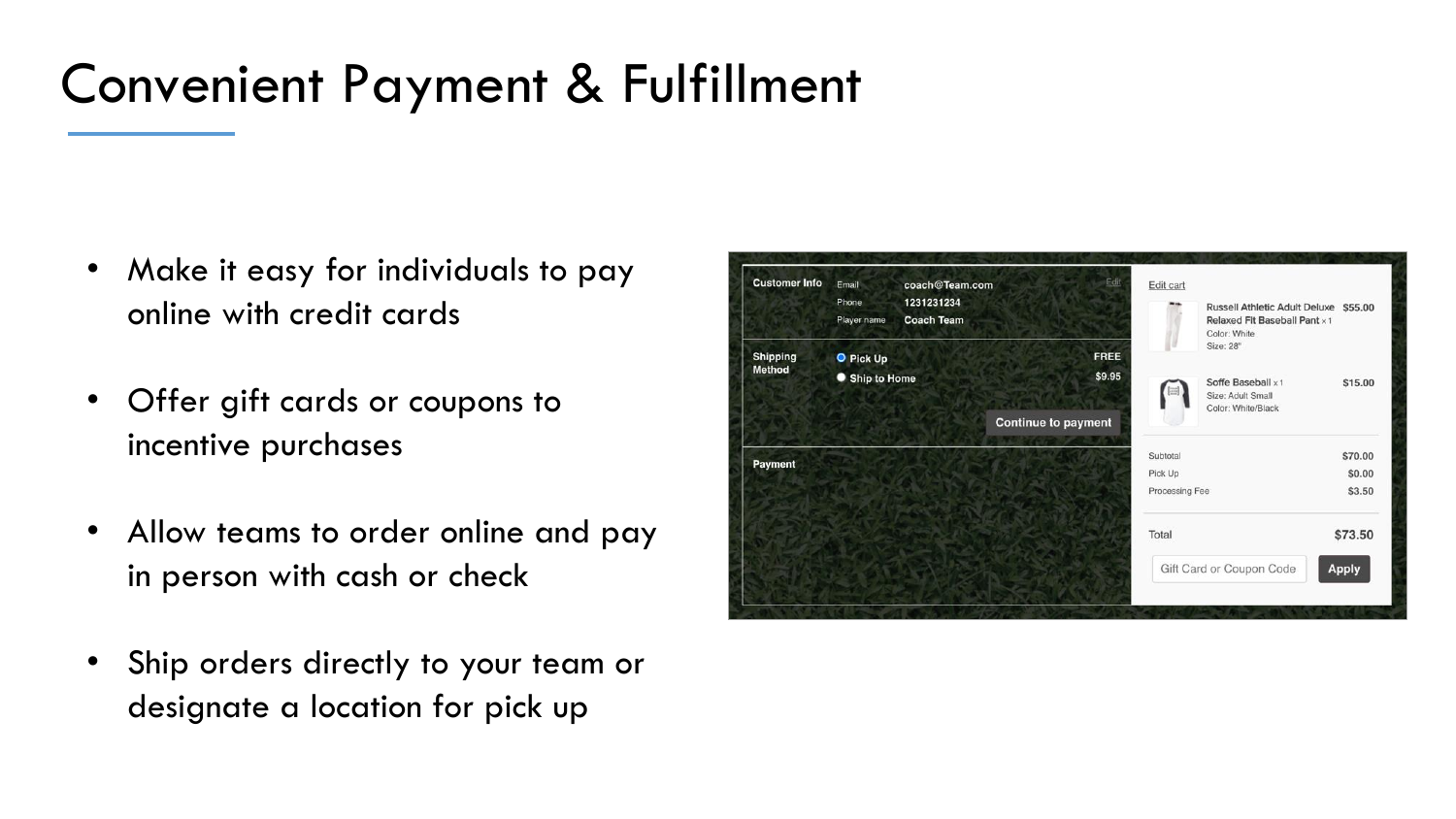## Store Performance Tracking

- Boost sales and overall success of your online store
- Simplify order tracking and communication with your team
- Share your online store on social media
- Monitor fundraising progress

|                                                                                      | Overview Share with Group Orders                                                                                                                                                       |                                                                                                                               |                            |
|--------------------------------------------------------------------------------------|----------------------------------------------------------------------------------------------------------------------------------------------------------------------------------------|-------------------------------------------------------------------------------------------------------------------------------|----------------------------|
| Fundraising<br>\$109.92                                                              | <b>Store</b>                                                                                                                                                                           | open Rancho Bernardino Broncos Lacrosse View Store &                                                                          |                            |
|                                                                                      | Closes in 16 days 7 hours and 46 minutes<br>Your store is open! Help your group meet its fundraising goals by entering your group<br>members' email addresses before the store closes. |                                                                                                                               |                            |
|                                                                                      | Orders:<br>15<br>+View Orders                                                                                                                                                          | Want to generate even more traffic for your store? Try<br>sharing a link on social media.<br><b>O</b> Share<br><b>W</b> Tweet |                            |
|                                                                                      |                                                                                                                                                                                        |                                                                                                                               |                            |
|                                                                                      |                                                                                                                                                                                        |                                                                                                                               |                            |
| Call 214-295-4981<br>E-mail kate@ordermygear.com<br>Web https://www.ordermygear.com/ |                                                                                                                                                                                        |                                                                                                                               | $(\widehat{x})$ ORDERMYGEA |
|                                                                                      |                                                                                                                                                                                        | Privacy Policy & Terms                                                                                                        |                            |
|                                                                                      |                                                                                                                                                                                        | MacBook Pro                                                                                                                   |                            |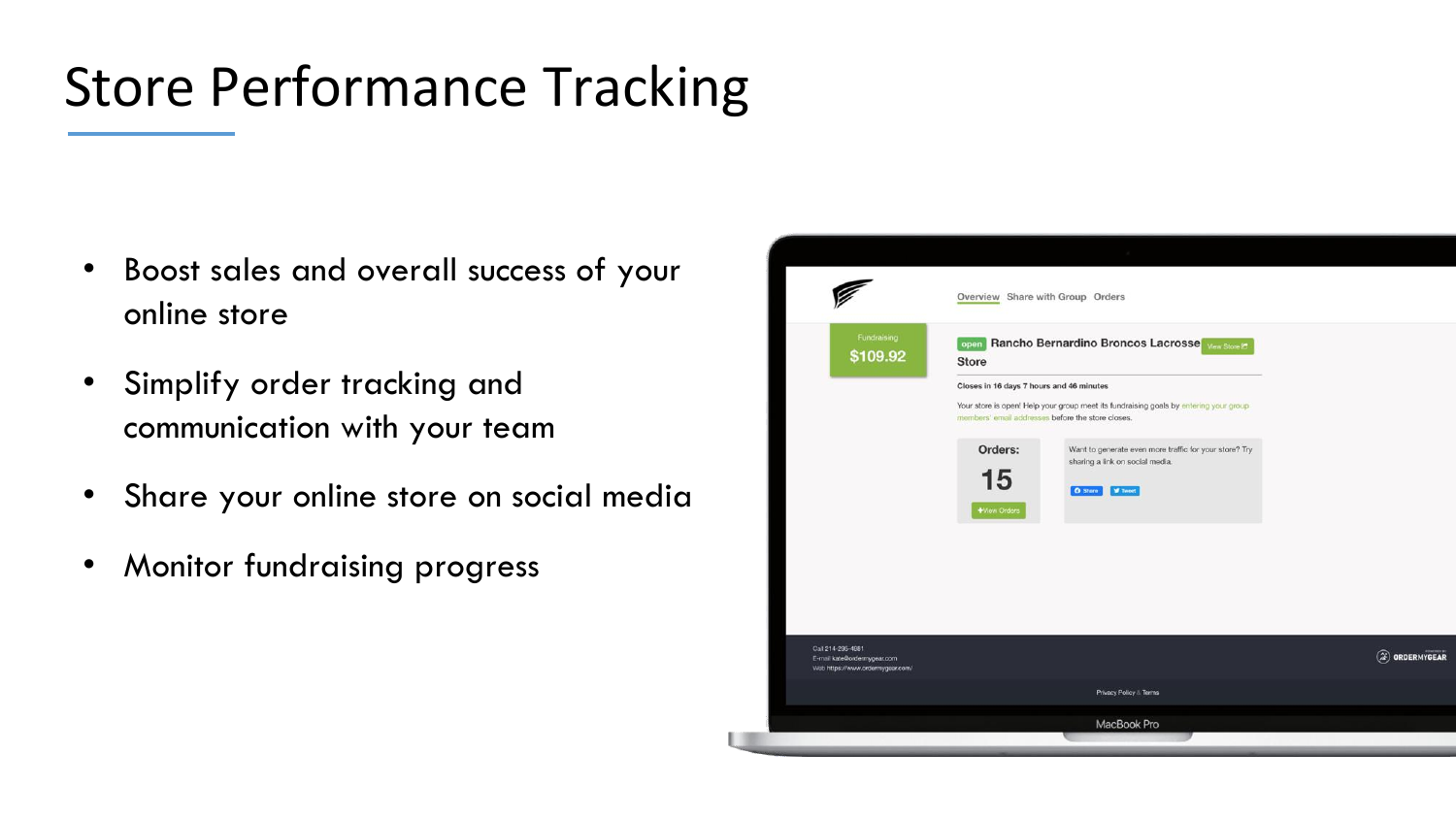### Benefits of Online School/Team/Club Stores

Spend less time chasing order forms and payments, sorting products, or<br>**Saves Time** sending reminders and more time on what matters

**Cost Effective** Only order the exact products, sizes and quantities you need – no guesswork or inventory required

**Simple to Shop** Give your team the power to select sizes, add personalization like name and number, and view the status of their orders



Set up online stores dedicated to team uniforms, spirit wear, booster clubs, academic clubs, and any school organization